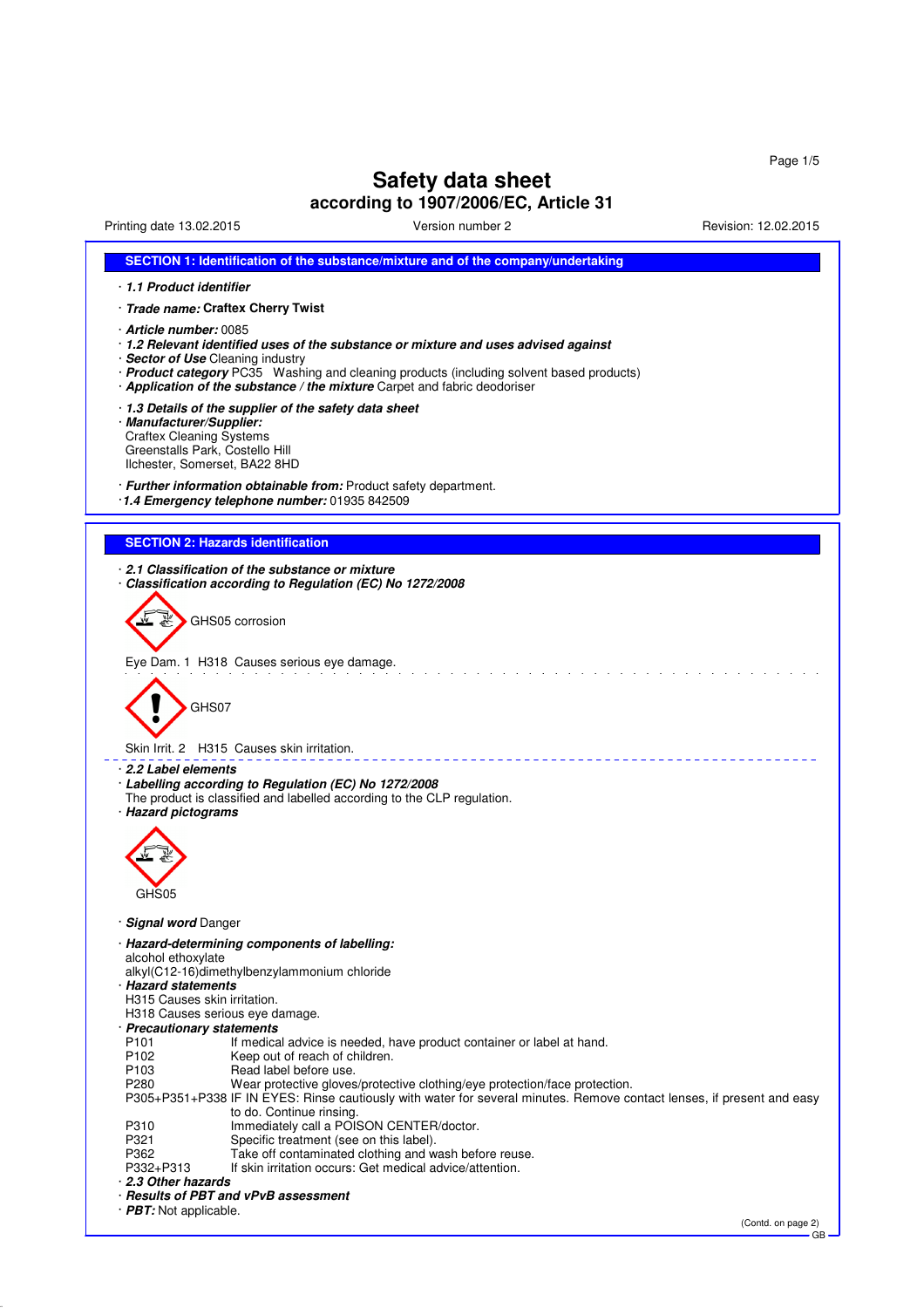# **Safety data sheet according to 1907/2006/EC, Article 31**

Printing date 13.02.2015 Version number 2 Revision: 12.02.2015

(Contd. of page 1)

**Trade name: Craftex Cherry Twist**

· **vPvB:** Not applicable.

### **SECTION 3: Composition/information on ingredients**

· **3.2 Chemical characterisation: Mixtures**

· **Description:** Mixture of substances listed below with nonhazardous additions.

| Dangerous components:                                                                                                                         |                                                                                                                               |             |  |  |
|-----------------------------------------------------------------------------------------------------------------------------------------------|-------------------------------------------------------------------------------------------------------------------------------|-------------|--|--|
|                                                                                                                                               | alcohol ethoxylate                                                                                                            | $2.5 - 10%$ |  |  |
|                                                                                                                                               | Acute Tox. 3, H301; $\overline{\diamond}$ Eye Dam. 1, H318                                                                    |             |  |  |
| CAS: 68424-85-1                                                                                                                               | alkyl(C12-16)dimethylbenzylammonium chloride                                                                                  | $< 2.5\%$   |  |  |
|                                                                                                                                               | EINECS: 270-325-2 $\otimes$ Skin Corr. 1B, H314, $\otimes$ Aquatic Acute 1, H400, $\otimes$ Acute Tox. 4, H302, Acute Tox. 4, |             |  |  |
| Regulation (EC) No 648/2004 on detergents / Labelling for contents                                                                            |                                                                                                                               |             |  |  |
| non-ionic surfactants, preservation agents (alkyl(C12-16)dimethylbenzylammonium chloride), perfumes ((R)-p- $\vert$ < 5%<br>mentha-1,8-diene) |                                                                                                                               |             |  |  |

#### **SECTION 4: First aid measures**

· **4.1 Description of first aid measures**

- · **After inhalation:** Supply fresh air; consult doctor in case of complaints.
- · **After skin contact:** Generally the product does not irritate the skin.
- · **After eye contact:** Rinse opened eye for several minutes under running water.
- · **After swallowing:** If symptoms persist consult doctor.
- · **4.2 Most important symptoms and effects, both acute and delayed** No further relevant information available.
- · **4.3 Indication of any immediate medical attention and special treatment needed**

No further relevant information available.

### **SECTION 5: Firefighting measures**

- · **5.1 Extinguishing media**
- · **Suitable extinguishing agents:** CO2, powder or water spray. Fight larger fires with water spray or alcohol resistant foam.
- · **5.2 Special hazards arising from the substance or mixture** No further relevant information available.

· **5.3 Advice for firefighters**

· **Protective equipment:** No special measures required.

#### **SECTION 6: Accidental release measures**

- · **6.1 Personal precautions, protective equipment and emergency procedures** Not required.
- · **6.2 Environmental precautions:**
- Dilute with plenty of water.
- Do not allow to enter sewers/ surface or ground water.
- · **6.3 Methods and material for containment and cleaning up:**
- Absorb with liquid-binding material (sand, diatomite, acid binders, universal binders, sawdust).

· **6.4 Reference to other sections**

- See Section 7 for information on safe handling.
- See Section 8 for information on personal protection equipment.

See Section 13 for disposal information.

#### **SECTION 7: Handling and storage**

· **7.1 Precautions for safe handling** No special precautions are necessary if used correctly. · **Information about fire - and explosion protection:** No special measures required.

· **7.2 Conditions for safe storage, including any incompatibilities**

- · **Storage:**
- · **Requirements to be met by storerooms and receptacles:** No special requirements.
- · **Information about storage in one common storage facility:** Not required.
- · **Further information about storage conditions:** None.

(Contd. on page 3)

GB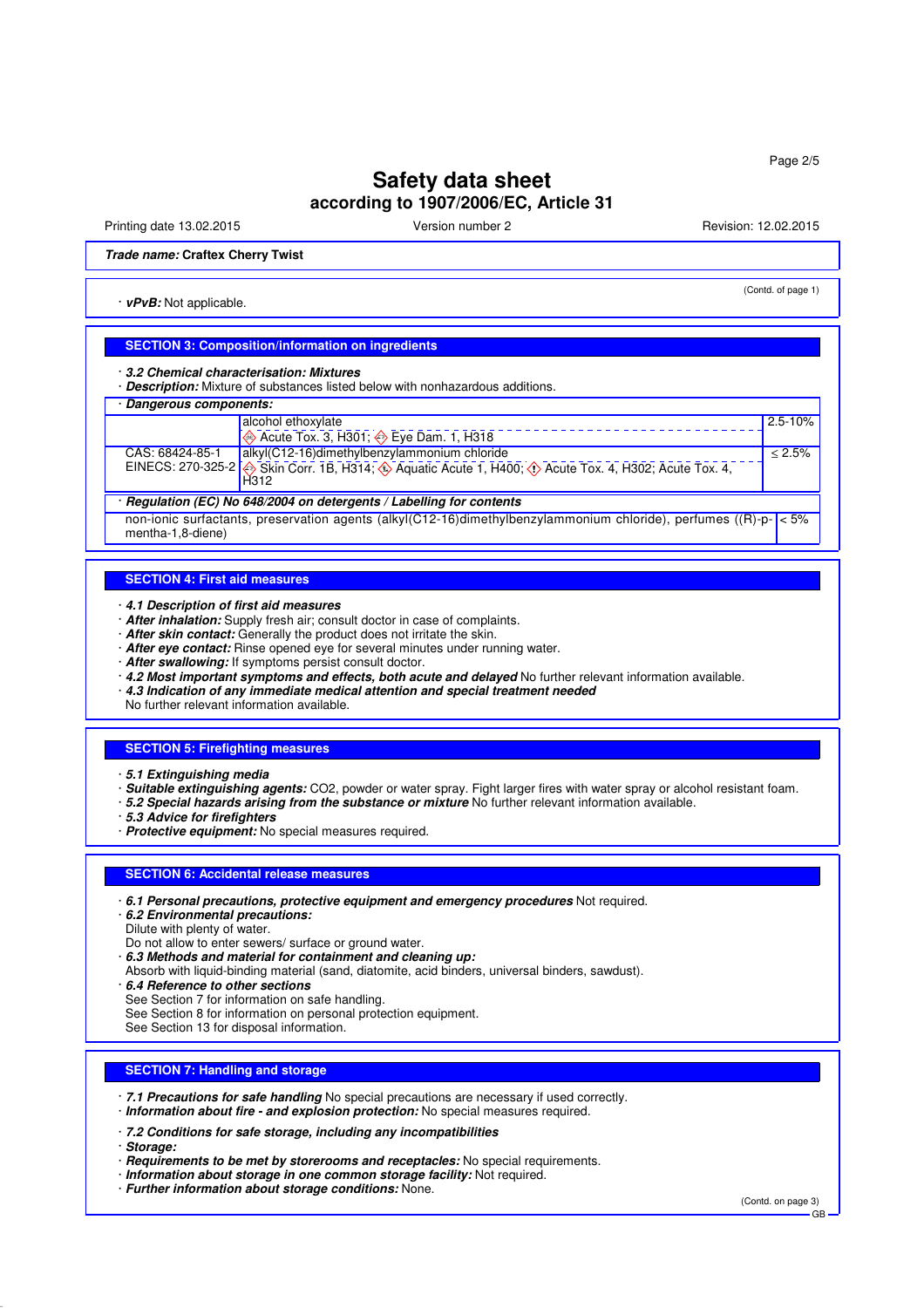Page 3/5

# **Safety data sheet according to 1907/2006/EC, Article 31**

Printing date 13.02.2015 Version number 2 Revision: 12.02.2015

(Contd. of page 2)

### **Trade name: Craftex Cherry Twist**

· **7.3 Specific end use(s)** No further relevant information available.

### **SECTION 8: Exposure controls/personal protection**

· **Additional information about design of technical facilities:** No further data; see item 7.

· **Ingredients with limit values that require monitoring at the workplace:**

The product does not contain any relevant quantities of materials with critical values that have to be monitored at the workplace.

- · **Additional information:** The lists valid during the making were used as basis.
- · **8.2 Exposure controls**
- · **Personal protective equipment:**
- · **General protective and hygienic measures:** Wash hands before breaks and at the end of work.
- · **Respiratory protection:** Not required.
- · **Protection of hands:**

The glove material has to be impermeable and resistant to the product/ the substance/ the preparation. Due to missing tests no recommendation to the glove material can be given for the product/ the preparation/ the chemical mixture.

Selection of the glove material on consideration of the penetration times, rates of diffusion and the degradation · **Material of gloves**

The selection of the suitable gloves does not only depend on the material, but also on further marks of quality and varies from manufacturer to manufacturer. As the product is a preparation of several substances, the resistance of the glove material can not be calculated in advance and has therefore to be checked prior to the application.

· **Penetration time of glove material**

The exact break through time has to be found out by the manufacturer of the protective gloves and has to be observed. · **Eye protection:** Goggles recommended.

### **SECTION 9: Physical and chemical properties**

| 9.1 Information on basic physical and chemical properties<br><b>General Information</b> |                                               |  |
|-----------------------------------------------------------------------------------------|-----------------------------------------------|--|
| Appearance:                                                                             |                                               |  |
| Form:                                                                                   | Liquid                                        |  |
| Colour:                                                                                 | Red                                           |  |
| Odour:                                                                                  | Cherry                                        |  |
| <b>Odour threshold:</b>                                                                 | Not determined.                               |  |
| · pH-value at 20 ℃:                                                                     | 6.5                                           |  |
| Change in condition                                                                     |                                               |  |
| Melting point/Melting range:                                                            | Undetermined.                                 |  |
| <b>Boiling point/Boiling range:</b>                                                     | Undetermined.                                 |  |
| · Flash point:                                                                          | Not applicable.                               |  |
| · Flammability (solid, gaseous):                                                        | Not applicable.                               |  |
| · Ignition temperature:                                                                 |                                               |  |
| <b>Decomposition temperature:</b>                                                       | Not determined.                               |  |
| Self-igniting:                                                                          | Product is not selfigniting.                  |  |
| Danger of explosion:                                                                    | Product does not present an explosion hazard. |  |
| <b>Explosion limits:</b>                                                                |                                               |  |
| Lower:                                                                                  | Not determined.                               |  |
| Upper:                                                                                  | Not determined.                               |  |
| · Vapour pressure:                                                                      | Not determined.                               |  |
| <b>Density:</b>                                                                         | Not determined.                               |  |
| <b>Relative density</b>                                                                 | Not determined.                               |  |
| Vapour density                                                                          | Not determined.                               |  |
| <b>Evaporation rate</b>                                                                 | Not determined.                               |  |
|                                                                                         | (Contd. on page 4)                            |  |

GB

<sup>·</sup> **8.1 Control parameters**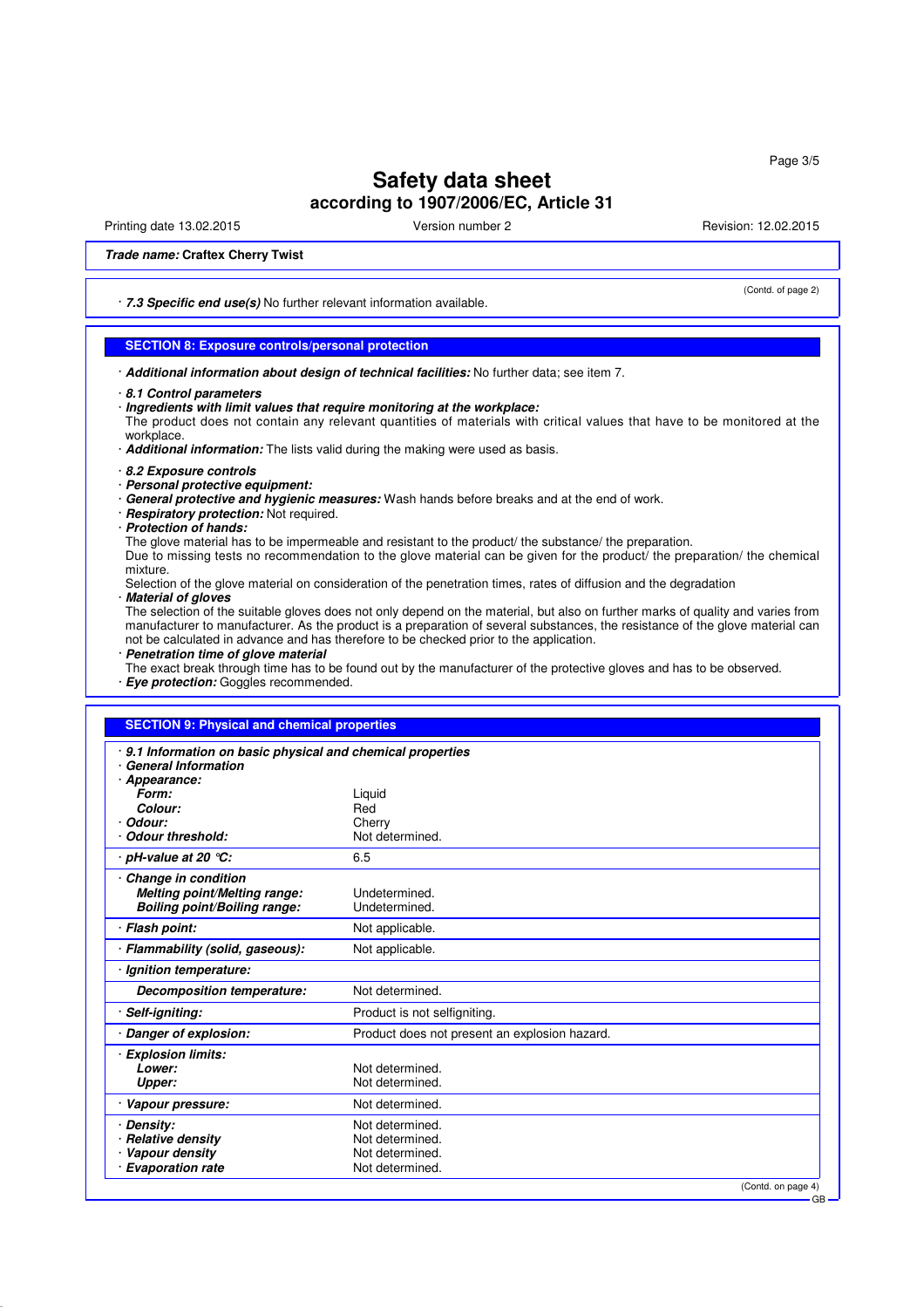# **Safety data sheet according to 1907/2006/EC, Article 31**

Printing date 13.02.2015 Version number 2 Revision: 12.02.2015

### **Trade name: Craftex Cherry Twist**

|                                                                    |                                                        | (Contd. of page 3) |
|--------------------------------------------------------------------|--------------------------------------------------------|--------------------|
| · Solubility in / Miscibility with<br>water:                       | Fully miscible.                                        |                    |
| · Partition coefficient (n-octanol/water): Not determined.         |                                                        |                    |
| · Viscosity:<br>Dynamic:<br>Kinematic:                             | Not determined.<br>Not determined.                     |                    |
| · Solvent content:<br>Organic solvents:<br>· 9.2 Other information | $0.1 \%$<br>No further relevant information available. |                    |

### **SECTION 10: Stability and reactivity**

· **10.1 Reactivity**

- · **10.2 Chemical stability**
- · **Thermal decomposition / conditions to be avoided:** No decomposition if used according to specifications.
- 10.3 Possibility of hazardous reactions No dangerous reactions known.
- · **10.4 Conditions to avoid** No further relevant information available.
- · **10.5 Incompatible materials:** No further relevant information available.
- · **10.6 Hazardous decomposition products:** No dangerous decomposition products known.

### **SECTION 11: Toxicological information**

- · **11.1 Information on toxicological effects**
- · **Acute toxicity:**
- · **Primary irritant effect:**
- · **on the skin:** No irritant effect.
- · **on the eye:** No irritating effect.
- · **Sensitisation:** No sensitising effects known.

### **SECTION 12: Ecological information**

- · **12.1 Toxicity**
- · **Aquatic toxicity:** No further relevant information available.
- · **12.2 Persistence and degradability** No further relevant information available.
- · **12.3 Bioaccumulative potential** No further relevant information available.
- · **12.4 Mobility in soil** No further relevant information available.
- · **Additional ecological information:**
- · **General notes:**
- Water hazard class 1 (German Regulation) (Self-assessment): slightly hazardous for water
- Do not allow undiluted product or large quantities of it to reach ground water, water course or sewage system.
- · **12.5 Results of PBT and vPvB assessment**
- · **PBT:** Not applicable.
- · **vPvB:** Not applicable.
- · **12.6 Other adverse effects** No further relevant information available.

### **SECTION 13: Disposal considerations**

- · **13.1 Waste treatment methods**
- · **Recommendation** Must not be disposed together with household waste. Do not allow product to reach sewage system.
- · **Uncleaned packaging:**
- · **Recommendation:** Disposal must be made according to official regulations.
- · **Recommended cleansing agents:** Water, if necessary together with cleansing agents.

(Contd. on page 5)

GB